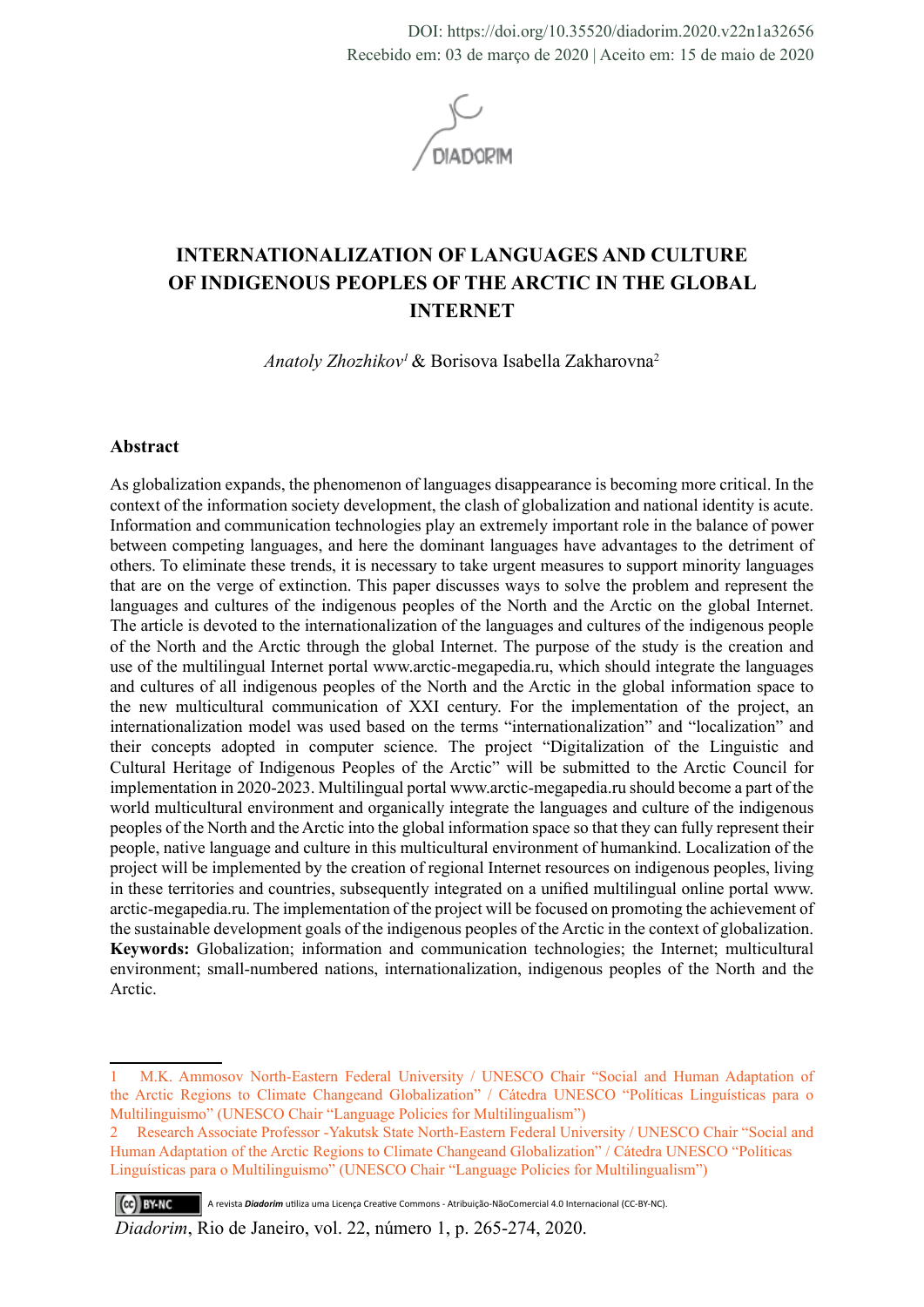## **Opportunities and role of information and communication technologies in the preservation and development of languages and culture in the global information space**

The development of new high-tech equipment, in particular computer equipment, characterized by high efficiency of working with information and the development of network technologies have led to the emergence of a fundamentally new information and communication environment - the global Internet.The modern global computer network, the Internet, has become an essential part of the infrastructure of modern society. Based on the technology of computer data transmission, the Internet has become an effective medium for mass communication, differing from previous information and communication media in important features, primarily enhanced capabilities in the presentation of information due to hypertext, multimedia and interactivity [1, p.54-55].

The processes of globalization, in which the whole world is involved, are very ambiguous, but it is obvious that further integration into the world community is inevitable. In these conditions, it is extremely important to preserve the diversity of cultures and languages, because the preservation of cultural diversity is an indispensable condition for the sustainable development of society, peaceful and respectful coexistence of peoples.

The phenomenon of the disappearance of languages, which in the recent past was caused by such factors as colonization, genocide, epidemics, wars, population displacement, the ban on the use of languages, etc., is becoming more acute as globalization expands - economic, technological, social, political, etc.Communication plays an extremely important role in the balance of power between two competing languages, and in the information age this phenomenon is increasing: support is given to more adapted or more "prestigious" languages to the detriment of others.

The rapid development of the Internet has served as an impetus for the development of social networks, as a result of which a new multicultural communication environment has emerged, in which there are no borders, distances and time limits. Communication on the Internet, in principle, has become possible in almost all languages of the peoples of the world. Development of WWW, blogosphere, and digital libraries form a community to the production, exchange and dissemination of knowledge, global and local character. The Internet provides great opportunities for users in terms of ensuring freedom of opinions sharing, education, preservation and development of culture, spirituality.

Mobile communications have gained unprecedented development, the relevance of which has become even more effective due to their integration with the global Internet. The introduction of mobile applications such as Vkontakte and WhatsApp has gained widespread recognition, as a result of which a new environment for communication and efficient transfer of almost all types of information has begun to take shape.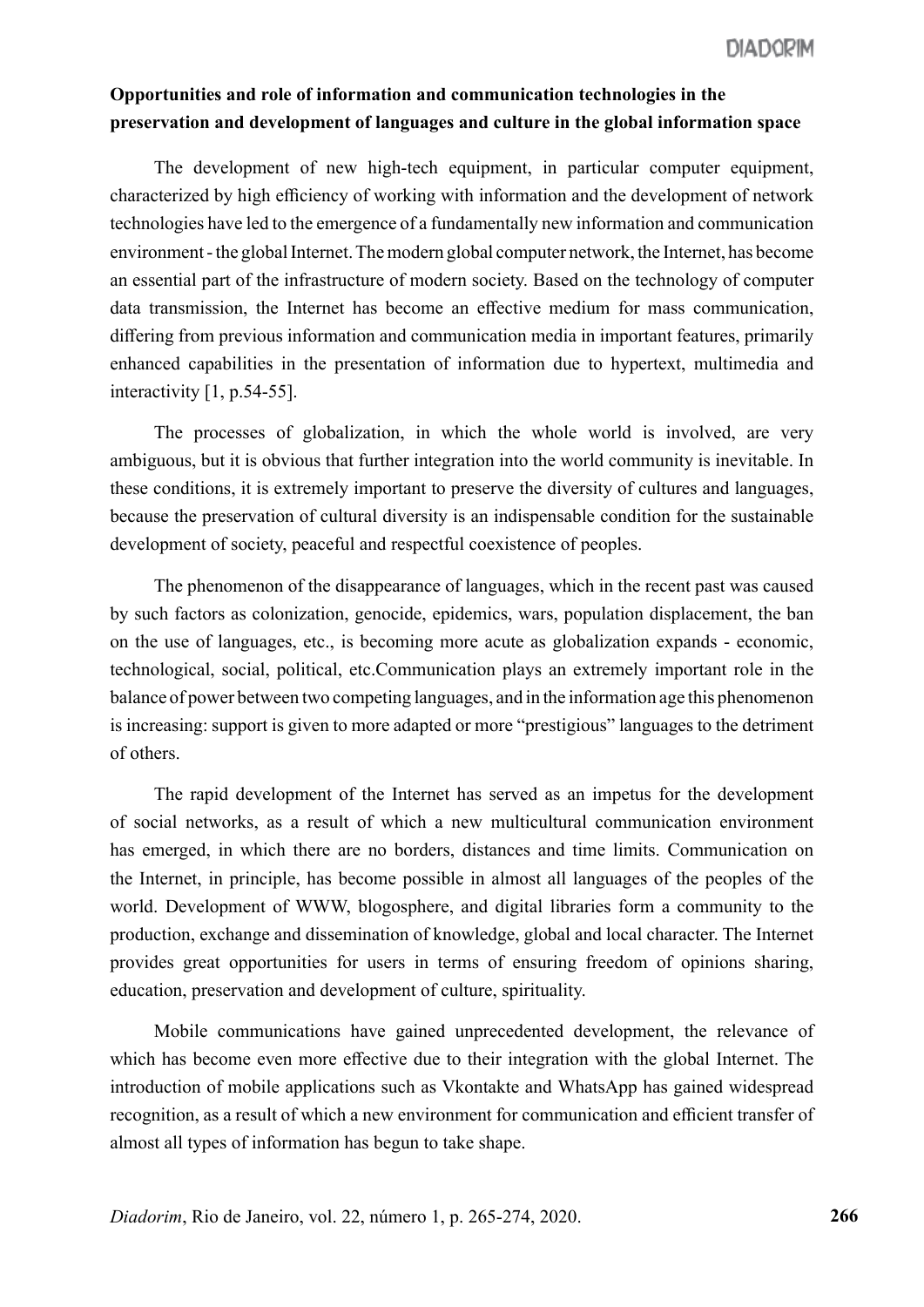## *Internationalization of languages and culture of indigenous peoples of the arctic in the...* Anatoly Zhozhikov & Borisova Isabella Zakharovna

At the same time, in the context of the formation of the information society, it is necessary to pay special attention to the contradictions that arise between the global processes of the formation of the information society and the preservation of the national identity of any, even the small-numbered people. One of such contradictions, as noted [2, p.341-344], is the clash of globalization and national identity. Information and communication technologies (ICT), especially the global Internet, on the one hand, contribute to the development of globalization processes and the erasure of cultural and linguistic diversity, but, on the other hand, when used correctly, they can play an integrating role in building a new world order to discover new opportunities for the formation of a multicultural environment in the world information space that promotes dialogue and interaction of cultures, religions, as well as the preservation and development of languages and cultures of all peoples inhabiting our planet.

Each language is a unique repository of information about the ethnic group speaking it and its culture, about its own evolution, as well as about the nature of human as a biological species. Throughout the history of humankind, the birth of some languages and the death of others took place. In general, about 200 languages have disappeared in the world over the last three generations of human life - this is evidence of the new "Atlas of Endangered Languages" published by UNESCO. The new issue of UNESCO Courier, prepared for the International Mother Language Day (February 21, 2009), is dedicated to the alarming phenomenon: disappearing languages take away not only words, but also worldview systems, communication, valuable knowledge, whole worlds of different ways of thinking [3, p.111-129].

#### **Human in a new multicultural environment on the Internet**

Each person is brought up in a certain environment, the most important components of which become an integral part of the worldview of this person as a member of a certain community. Any national culture can be described as a certain way of thinking and acting, a way of spiritual perception of reality, which can be described using such parameters as selfawareness and space, attitude to time, language, clothes, food, behavioral norms, etc. Any culture or cultural environment of people is a way to adapt to the existing physical, social and biological environment.

At the same time, it should be noted that we live in a multicultural world, where each culture creates its own taboos and values, encouraged and forbidden norms of behavior, relationships, and where a culturally programmed human brain ignores what is contrary to this culture. This is a certain obstacle to the interaction of representatives of different cultures. Also, it should be noted that along with our traditional form of communication, a completely new multicultural communication environment is being formed on the Internet, which begins to prevail over conventional means of communication.

An inevitable condition for the effectiveness of communication between representatives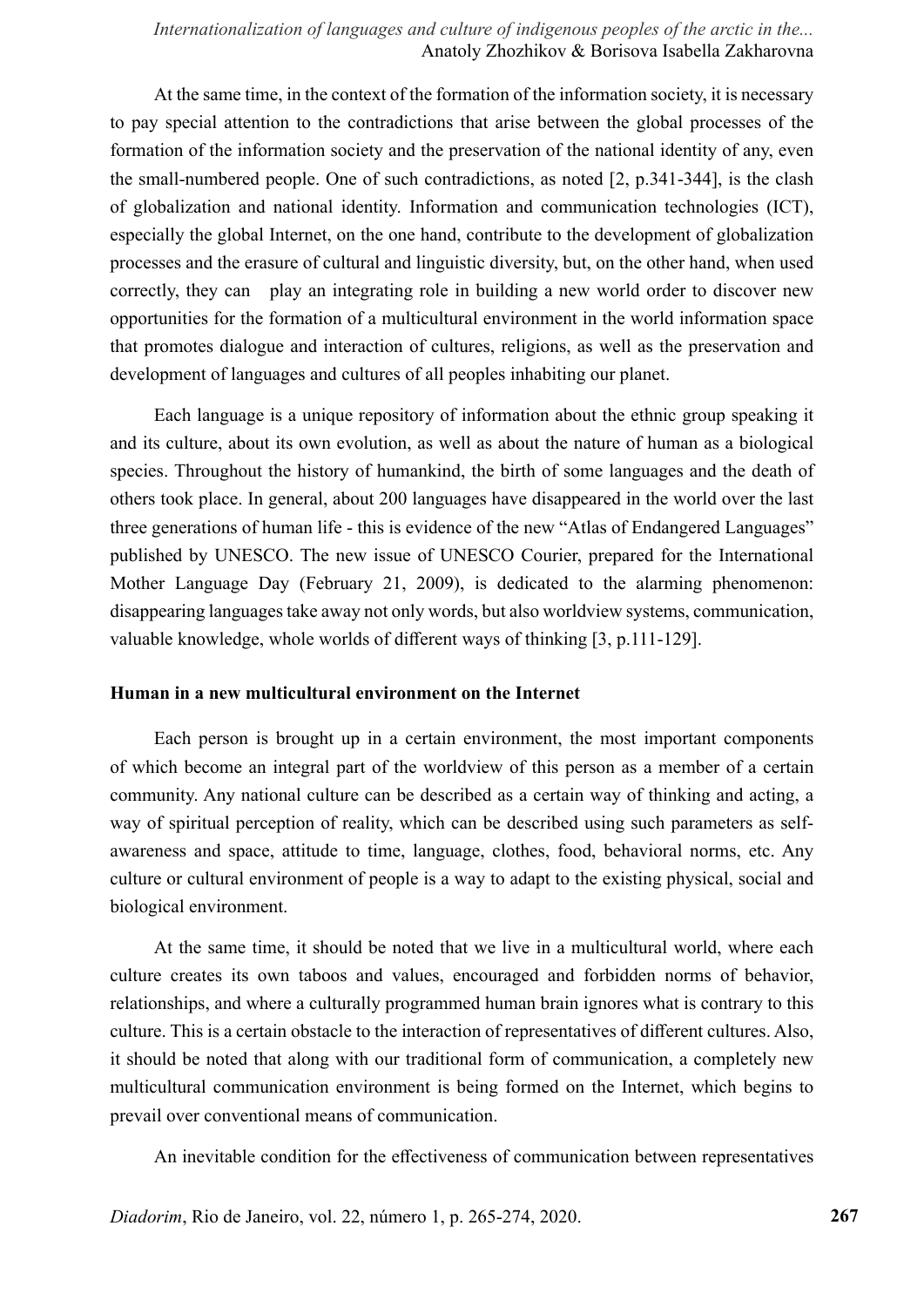of different cultures is understanding and respect for other cultural values, feelings and ideas. The first step towards understanding and recognizing existing cultural differences is to develop cultural tolerance and to recognize such a complex phenomenon as culture and its components, as it gives people a sense of identity, especially in terms of awareness of human behavior and recognized values. Knowledge of culture allows you to look at its representatives from the inside and apply a certain set of rules and etiquette in accordance with national or local traditions, norms, habits [4]. Therefore, a multicultural information environment should be formed on the global Internet, in which everyone, even the small-numbered peoples, will be represented.

Indigenous People and Arctic are the creators and custodians of a unique human culture and an important part of the modern world civilization. They are and remain carriers of adaptive life support systems in the harsh conditions of the Arctic and the Far North, distinctive traditions and unique spiritual values. The inhabitants of the North for many centuries mastered the Arctic landscapes, adapted to extreme natural and climatic conditions of permafrost, developed their original culture and lived in harmony with nature, without violating and preserving the ecology of vulnerable northern nature. However, the indigenous peoples of the North and the Arctic are more than anybody else facing the challenges of modern society: the deepening processes of globalization, technogenic processes, and the active industrial development of their original habitats have a devastating effect on the traditional way of life. The turbulent processes of globalization and industrial development of the North have led these peoples to be on the verge of an ethnic crisis that threatens to lose the unity of ethnic attributes (language, culture, lifestyle, traditional forms of economy: reindeer husbandry, hunting, fishing). All this significantly accelerates the pace of the extinction of languages and a catastrophic decrease in the number of native speakers of the indigenous peoples of the North and the Arctic, and the gradual loss of their distinctive cultural heritage. To eliminate these trends, it is necessary to take urgent measures to preserve and develop the languages and culture of the indigenous peoples of the North and represent them in the international information space, in the new multicultural communication environment of the 21st century.

#### **Project implementation**

Taking this into account, at M.K. Ammosov North-Eastern Federal University, together with leading scientists of the Institute for Humanitarian Research and Indigenous Peoples' Issues of the Yakutsk Scientific Center of the Siberian Branch of the Russian Academy of Sciences, work has begun in 2011 to integrate indigenous languages and culture into the global information space. The implementation of this project was launched under the Development Program of the M.K. Ammosov North-Eastern Federal University entitled "The Program for the Preservation and Development of Languages and Cultures of Indigenous Peoples of the North on Digital Media and in Cyberspace" [5, p. 438-441].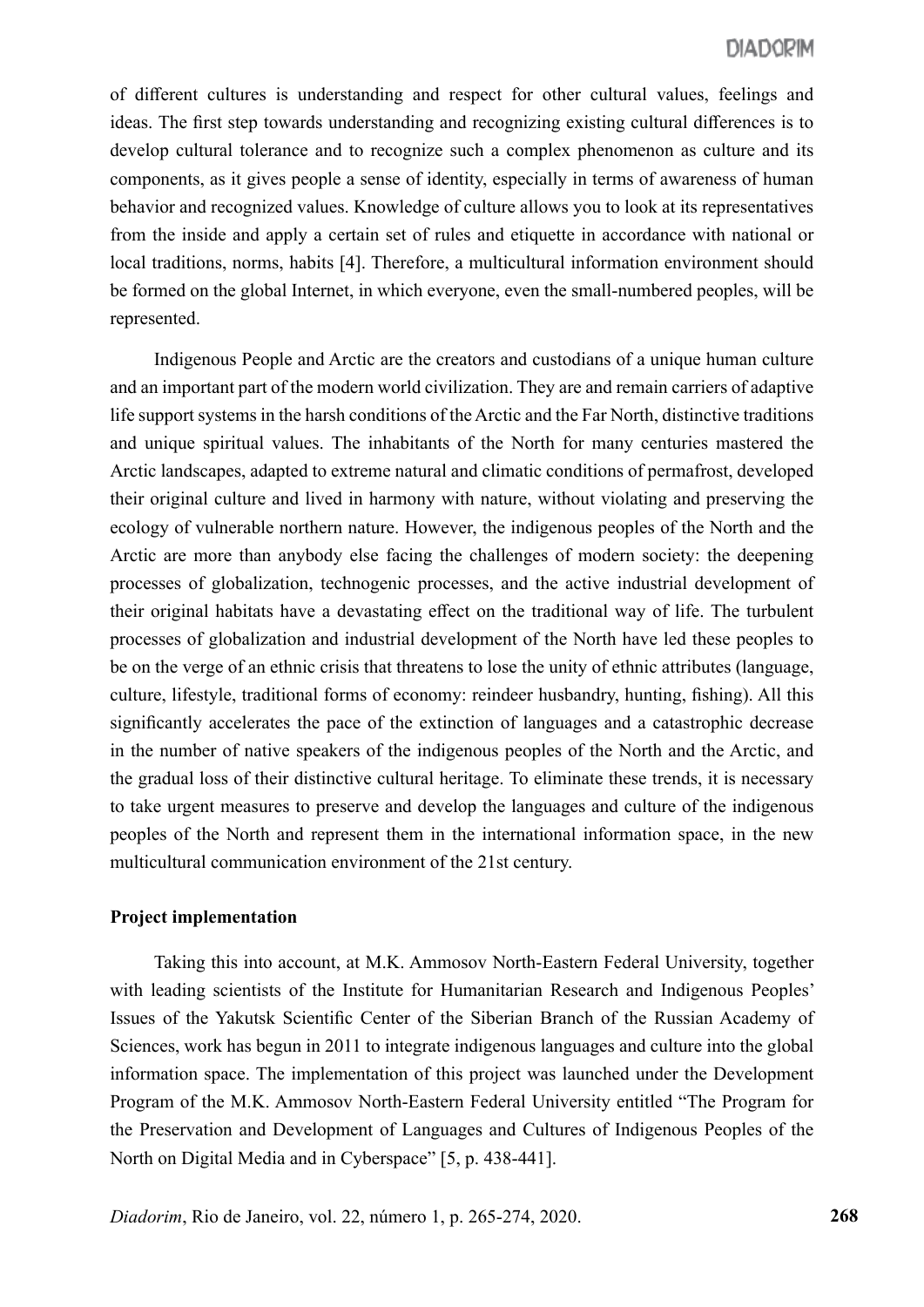At the first stage (2011-2013) of the project, expeditions were organized to the places of compact residence of indigenous peoples in the Republic of Sakha (Yakutia), for organizing video and photography of disappearing native speakers and cultures of indigenous peoples (Yukagir, Even, Evenki, Dolgan and Chukchi). The collected material is used in two directions:

- 1. creating digital educational multimedia DVDs on the language and culture of the indigenous peoples;
- 2. creating a publicly accessible multilingual portal of indigenous peoples of the North www.arctic-megapedia.ru.

Based on collected materials 18 educational DVDs on the language and culture of indigenous peoples living in the territory of the Republic of Sakha (Yakutia) created, mega portalof indigenous peoples www.arctic-megapedia.ru designed, on which almost all available materials are already posted.

Work in this area has shown great demand for the project not only in the Republic of Sakha (Yakutia), but also in other regions of the Russian Federation. This project was presented in March 2013 at the VII Congress of the Indigenous Peoples of the North, Siberia and the Far East, held in Salekhard, aroused great interest and support.

The indigenous Arctic multilingual portal www.arctic-megapedia.ru became a finalist of the Far Eastern Internet award " Sterkh" in the section "Best Non-Profit or Thematic Project of the Far East" in April 2013. The next stage of the project was the expansion of the project throughout the Far East. Expeditions were organized to record indigenous peoples on digital media: Chukotka (Chukchi, Eskimo), Kamchatka (Koryak and Itelmen) and Khabarovsk Territory (Nanai, Negidal and Udege). Within the framework of the expeditions, recordings of already almost disappearing native language speakers and culture bearers were made, locally available materials were collected. All this information is gradually placed on a portal www. arctic-megapedia.ru. In addition, on Facebook a group of indigenous peoples was created on the basis of the Arctic portal, where an environment for the exchange of information and communication of indigenous peoples is also being formed. The project is successfully developing and has received the support of the Russian Association of Indigenous Peoples of the North.

In recent years, the project has been presented, discussed and approved at the following international conferences:

- 1. VII International Forum "Arctic: Present and Future", St. Petersburg, 2017;
- 2. IV All-Russian Congress of UNESCO Chairs, Kazan March 7, 2019;
- 3. International conferences in Syktyvkar and the city of Khanty Mansiysk,March 2019, where the Indigenous Peoples Languages Year was opened under the auspices of UNESCO;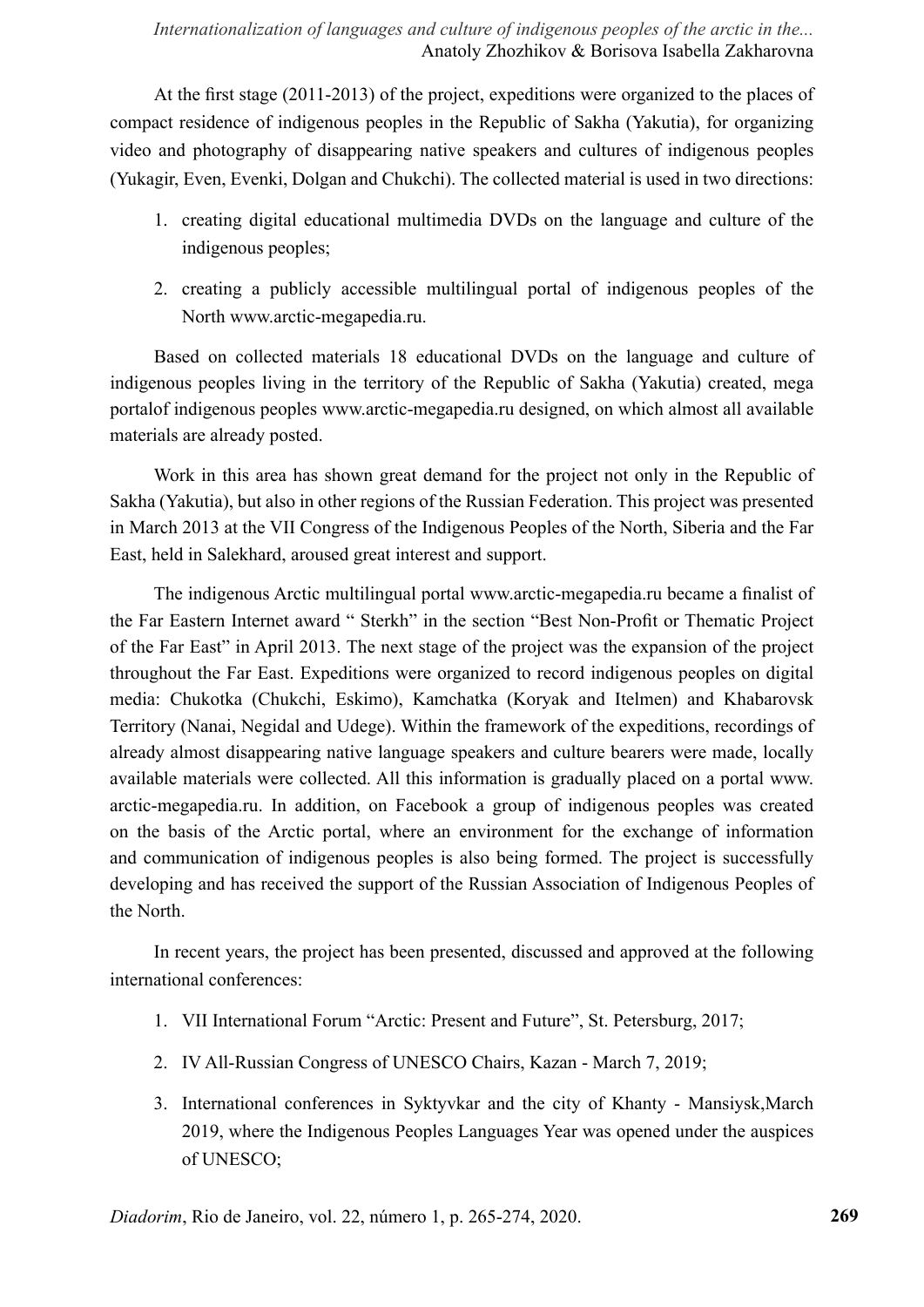- 4. International Scientific and Practical Conference "Indigenous Languages as a Factor in the Sustainable Development of the Arctic", Yakutsk, June 27-29, 2019;
- 5. International Conference on Preservation of World Languages in Cyberspace: Context, Politics, Practice", Yakutsk, July 2019;
- 6. International forum "Northern Sustainable Development Forum" (NSDF), Yakutsk, September 24-28, 2019.

At these conferences, various problems and approaches to the preservation and development of the linguistic and cultural diversity of humankind were discussed. During discussions of these issues, the idea came to expand the project on an international scale. Project called "Digitalization of Linguistic and Cultural Heritage of Indigenous Peoples of the Arctic" with the focus, not only on indigenous peoples of the Russian Federation, but also in all countries of the Arctic zone of the world.

The goal of the project is to document, preserve and develop the linguistic and cultural diversity of the indigenous peoples of the Arctic on digital media and create a multicultural communication environment in the global information spaceto promote the processes of sustainable development of indigenous peoples of the Arctic in modern conditions.

## **Project Objectives:**

- 1. To form an international team of contributing participants including all countries of the Arctic zone;
- 2. In each country, to organize expeditions to places of compact residence of the indigenous peoples of the Arctic, to make video and photographs of native speakers among the older generation, and to find people who have archival materials (photos, audio, video and other archival documents on cultural and the historical heritage);
- 3. To create a unified, constantly updating knowledge base on the indigenous peoples and a multicultural environment for communication and education on the global Internet, based on the Arctic multilingual portal www.arctic-megapedia.ru in cooperation and with a link to the www.arcticportal.org, www.arctic-council.org and other relevant portals and websites;
- 4. To create conditions for mobile electronic education of residents of the Arctic regions, taking into account the nomadic lifestyle;
- 5. Achieve the goals of sustainable development of the peoples of the Arctic in the context of globalization.

The project will be implemented in the following stages: Preparatory (July-September 2020), Main (October 2020 - June 2023) and Final (July-December 2023). The project has the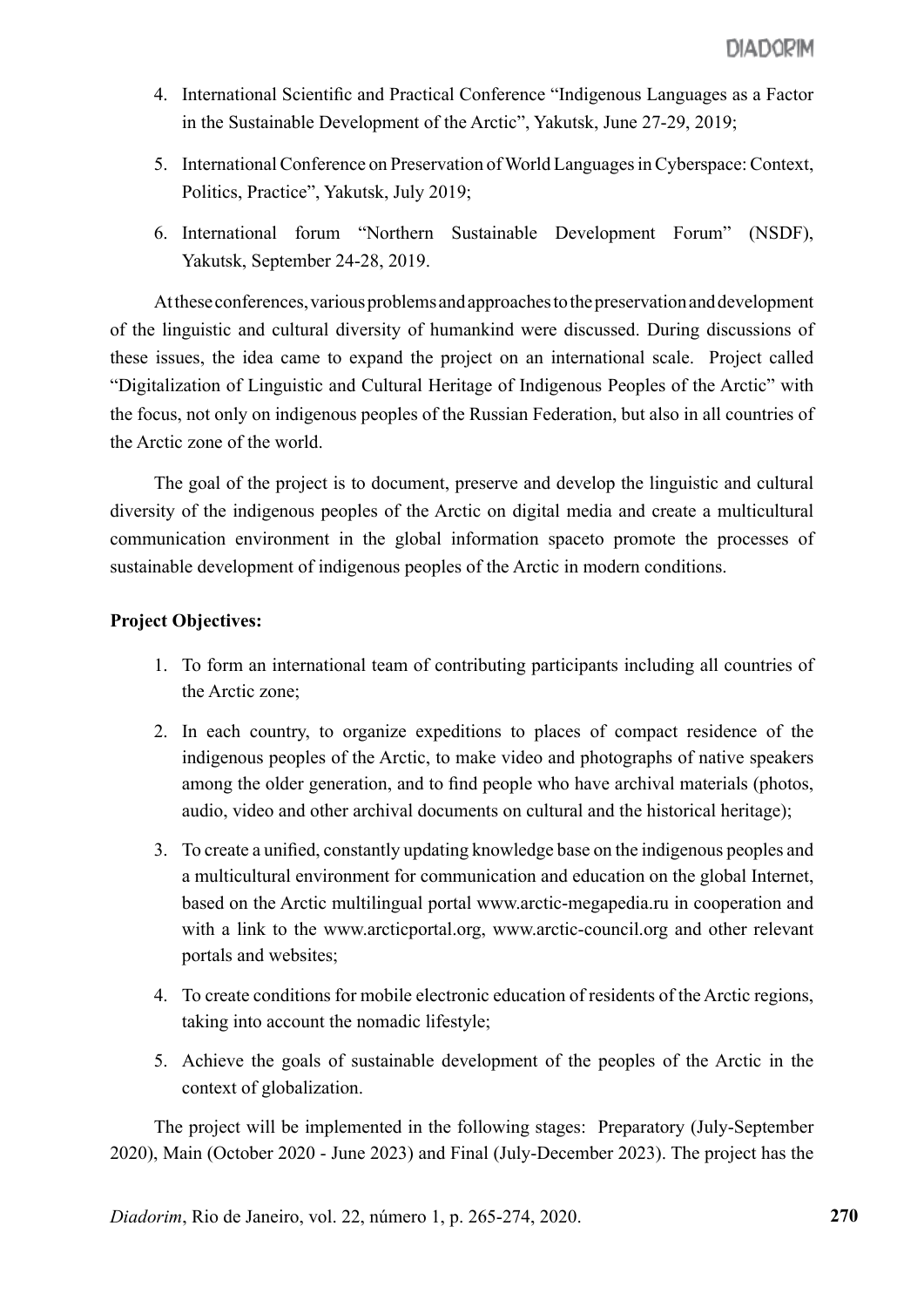support of the Russian Association of Indigenous Peoples of the North.

## **Expected results:**

- 1. Invaluable records of disappearing native speakers of the indigenous language and culture will be obtained, and unique archival materials will be collected;
- 2. All indigenous peoples of the Arctic will be represented on the Arctic multilingual Internet portal www.arctic-megapedia.ru, which will allow integrating indigenous peoples into the international information format;
- 3. A unified structured knowledge base will be created for all the indigenous peoples, which will allow to learn from each other and preserve and develop the language, original culture and traditional way of life;
- 4. The Internet will create a multicultural environment for communication between peoples living in the Arctic;
- 5. There will be an opportunity to use the most current digital technologies of mobile electronic education to train future personnel for the Arctic regions, taking into account the nomadic lifestyle;
- 6. Conditions to achieve the goals of sustainable development of the peoples of the Arctic in the context of globalization will be created.

Partners: Institute of Circumpolar Reindeer Husbandry, University of the Arctic (Norway), Arctic Portal (Iceland), ARCTICenter (USA).

The project was presented at a meeting of the Arctic Council via videoconference on December 17, 2019, where 15 representatives of countries and members of the Arctic Council took part. The project was supported and included in the international projects proposal from Russia, which will be submitted for review and selection at a meeting of the Arctic Council Sustainable Development Working Group in Akureyri (Iceland) March 22, 2020.

In connection with the orientation of the project on an international scale, the following approaches were used to internationalize our project.

If you look at the term "internationalization" in the Big explanatory dictionary of the Russian language [6], then Internationalization is " Recognition something as international; the transformation of something into the object of international law; granting under an agreement to all states the right to use on an equal footing some object (channel, territory, etc.).

At the same time, as another author notes in his article [7], the terms "internationalization" and "localization" initially appeared in computer science, when there was a need for localization of sites and software. With the spread of computers and the Internet in all spheres of human life, these terms have found their expression in other areas of science, and they no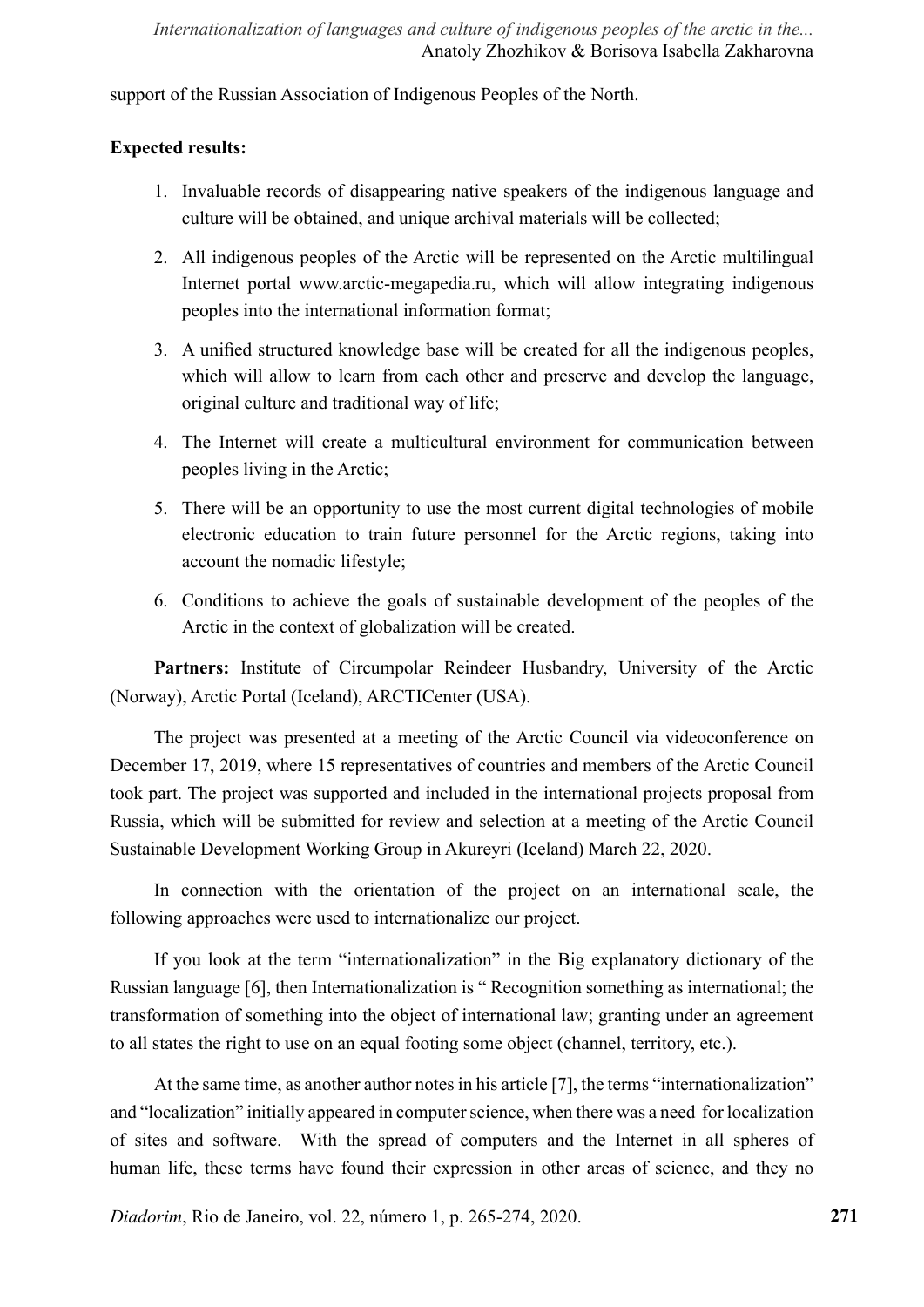longer boil down to the field of computer technology. Internationalization is one of the prerequisites for localization. Through internationalization, we are expanding the scope of use of the source, rather than its content. The advantage of internationalization is easier and faster localization . Internationalization without localization does not make sense. Due to internationalization, a localized product will be suitable for any market in any language and in any culture.

Wikipedia(https://ru.wikipedia.org/wiki)provides the following term "Internationalizationtechnological development methods that facilitate the adaptation of the product (such as a software or hardware ) to the linguistic and cultural characteristics of the region (regions) different from the one in which the product was developed."

Summarizing these three terms let's consider what signs of internationalization have been used in our project "Digitalization of the Linguistic and Cultural Heritage of Indigenous Peoples of the Arctic" The first term is quite suitable, since our project goes internationally and includes all the Arctic countries of the world. To date, participation in the project has been confirmed by Iceland and Alaska (USA). In the future, all countries that are members of the Arctic Council will be co-leaders.

The terminology and approaches of the second author are also fully suitable, since the development and implementation of the multilingual portal www.arctic-megapedia. ru connected with computer technology and the global Internet. Localization in our project is the creation of local regional Internet resources related to the indigenous peoples of the North and the Arctic, a specific Arctic region. All localized Internet resources about the language and culture of the indigenous peoples of the North and the Arctic of each region and country will be posted on the portal www.arctic-megapedia.ru and will be available to all interested in these resources . Internationalization will consist in localizing regional Internet resources on the languages and culture of the indigenous peoples of the North and the Arctic on a unified portal. Information on Internet resources will be presented both in native languages and in English, which is the language of international communication.

The term " Internationalization " on Wikipedia is " technological methods of development that simplify the adaptation of a product (such as software or hardware ) to the linguistic and cultural features of a region (s) other than the one in which the product was developed", almost completely reveals the purpose of our international project .

The end result of the project is to achieve that the portal of indigenous peoples www. arctic-megapedia.ru will have become an accessible informational, multicultural educational environment for all indigenous peoples of the North and the Arctic of all countries included in the Arctic zone of the world in order to preserve, develop the languages and original culture of the indigenous peoples of the Arctic.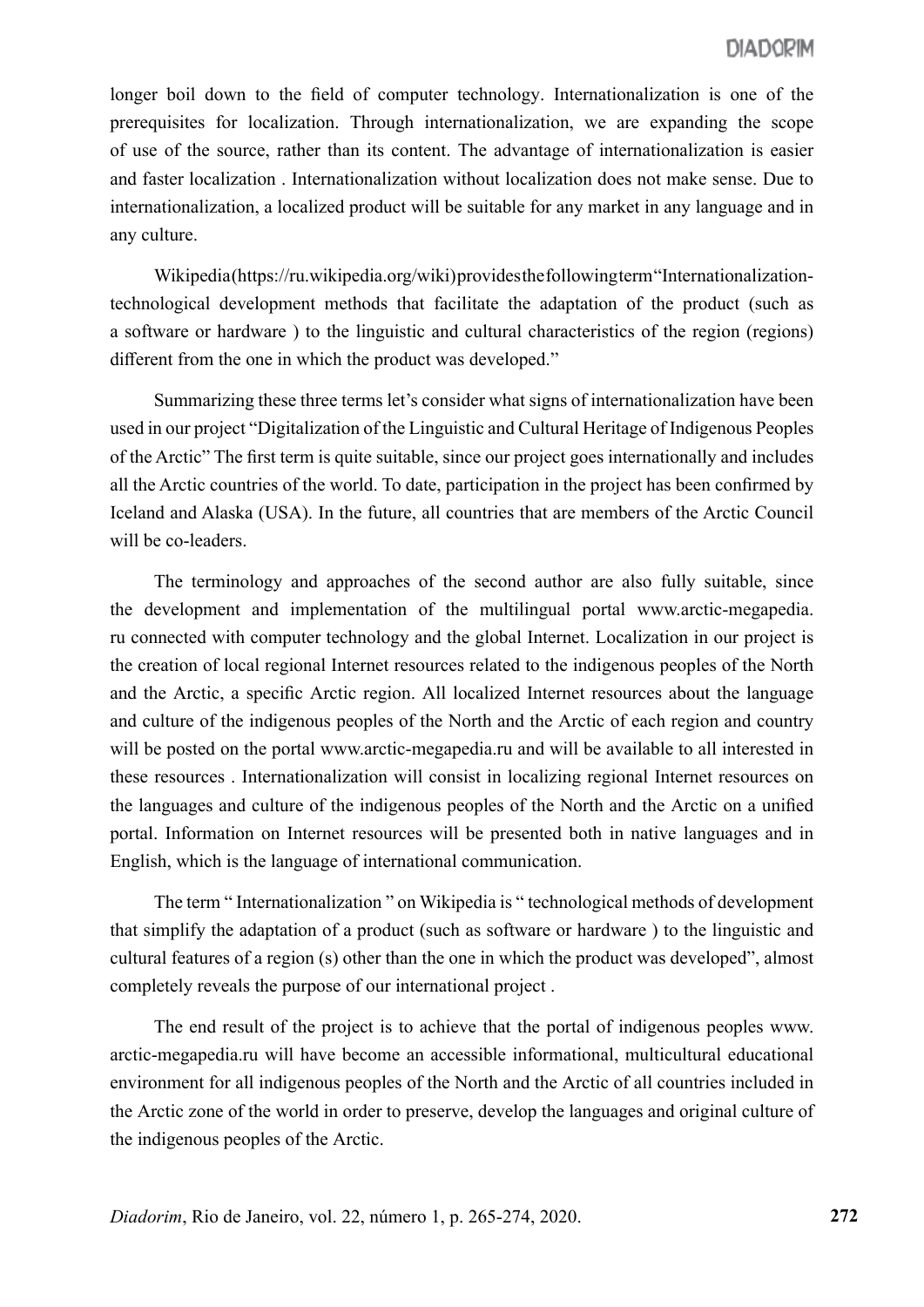### *Internationalization of languages and culture of indigenous peoples of the arctic in the...* Anatoly Zhozhikov & Borisova Isabella Zakharovna

In general, a multicultural environment of the 21st century should appear in the global information space, allowing for a dialogue of civilizations and intercultural cooperation. Multilingual portal has to be part of this multicultural environment and seamlessly integrate the languages and cultures of indigenous peoples of the North and the Arctic to the world information space, so they could fully representtheir people, native language and culture in the multicultural environment of humankind.

In the project, one of the important directions is to promote the sustainable development goals of the indigenous peoples of the Arctic in modern conditions and monitor the achievement of goals. We can talk about the effectiveness of the measures taken by the life change of the indigenous peoples of the North and the Arctic. The project addresses the sustainable development of all indigenous peoples living in the Arctic zone. It should be noted that the unstable situation of indigenous peoples necessitates ensuring their full participation in this process. Therefore, first of all, it is necessary to monitor indicators of sustainable development in the context of indigenous peoples. This will allow us to evaluate the effectiveness of SDGs implementation and adjust public policy.

According to the implementation of the SDGs within the framework of this project, the following can be distinguished:

• SDG3 - promoting a healthy lifestyle for Arctic residents;

• SDG4 - providing inclusive education not only in the state, but also in the native languages of the indigenous peoples, which are on the verge of extinction;

• SDG10 - reducing the digital divide in education and access to information between dominant and minority peoples;

• SDG13 - study and prevention of climate impacts in the Arctic;

• SDG16 - creating a peaceful and open educational environment on the Internet, with access to educational and legal resources and increasing the protection of the legal status of indigenous peoples;

• SDG17 - the project will be implemented as a global international partnership within the framework of the Arctic Council on a wide range of issues related to strengthening the sustainable development of the Arctic indigenous peoples (University of the Arctic, Northern Forum, etc.).

The future of humankind may depend on the successful implementation of these goals: will the process of immersion continue goinginto the abyss of lack of culture, the disappearance of indigenous languages, ignoring the processes of integration into the world space on the principles of equality, or is there still a chance for humanity so that everyone, even the small-numbered people can join into the global information space with a new multicultural communication

*Diadorim*, Rio de Janeiro, vol. 22, número 1, p. 265-274, 2020.